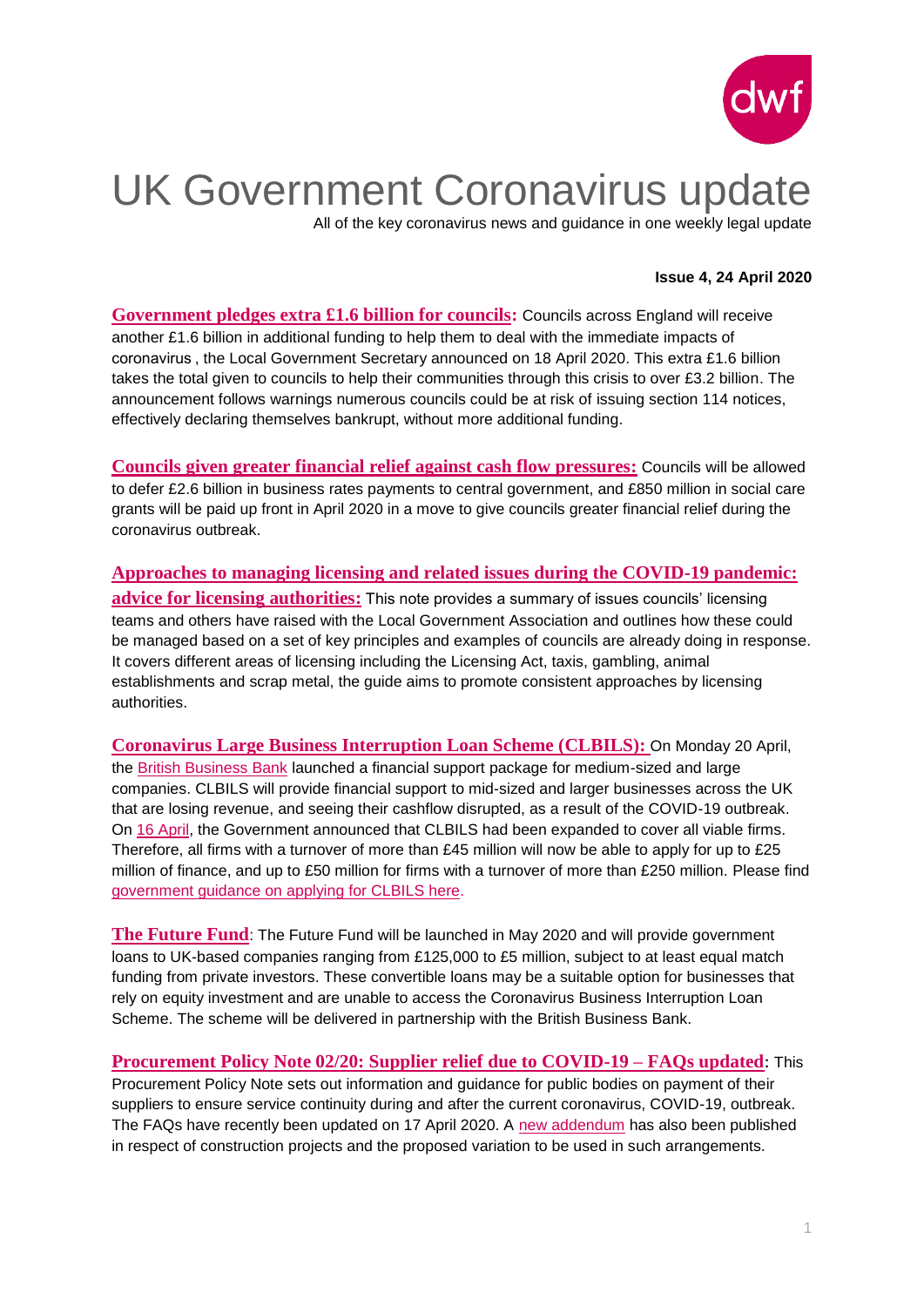

## UK Government Coronavirus update

All of the key coronavirus news and guidance in one weekly legal update

### **Issue 4, 24 April 2020**

#### **[New measures to protect UK high street from aggressive rent collection and closure:](https://www.gov.uk/government/news/new-measures-to-protect-uk-high-street-from-aggressive-rent-collection-and-closure)**

High street shops and other companies under strain will be protected from aggressive rent collection and asked to pay what they can during the coronavirus pandemic. The UK Government will introduce temporary new measures to safeguard the UK high street against aggressive debt recovery actions, statutory demands and winding up petitions issued to commercial tenants to be temporarily voided and changes are to be made to the use of Commercial Rent Arrears Recovery. Landlords and investors are also asked to work collaboratively with high street businesses unable to pay their bills during COVID-19 pandemic.

#### **[Coronavirus Job Retention Scheme: Fifth version of guidance published as online](https://www.dwf.law/en/Legal-Insights/2020/April/Coronavirus-Job-Retention-Scheme-Fifth-version-of-guidance-published-as-online-portal-goes-live)**

**[portal goes live:](https://www.dwf.law/en/Legal-Insights/2020/April/Coronavirus-Job-Retention-Scheme-Fifth-version-of-guidance-published-as-online-portal-goes-live)** As the Coronavirus Job Retention Scheme ("CJRS") is extended to the end of June, on 17 April 2020 the government published a further update to the CJRS [guidance.](https://www.gov.uk/guidance/claim-for-wage-costs-through-the-coronavirus-job-retention-scheme)

**[Councils face legal action over access to education during lockdown:](https://www.localgovernmentlawyer.co.uk/education-law/394-education-news/43361-councils-face-legal-action-over-access-to-education-during-lockdown)** The Good Law Project is expected to launch a test case under the Education Act 1996 s.19 against the London Borough of Southwark over access to education by children from low income families during the coronavirus lockdown. If successful it has plans for a "second wave" of actions against other councils who it believes have not made provision for children from lower income households to have adequate access to a device or connectivity at home. The group hopes the case will be taken forward urgently, and determined in time for the start of the summer term on 20 April 2020.

**[Coronavirus: letter to local authorities to work with faith groups and funeral directors](https://www.gov.uk/government/publications/letter-to-local-authorities-to-work-with-faith-groups-and-funeral-directors-to-develop-safe-sensitive-and-innovative-ways-for-funerals-to-take-place)**: Letter from Local Government Minister Simon Clarke to all local authorities in England to work with faith groups and funeral directors to develop safe, sensitive and innovative ways for funerals to take place. See also [guidance on contingency measures needed by local authorities in managing funerals](https://www.gov.uk/government/publications/coronavirus-covid-19-local-death-management) and [updated guidance to support the safe management of funerals.](https://www.gov.uk/government/news/guidance-updated-to-support-the-safe-management-of-funerals)

**[Coronavirus testing extended to all essential workers in England who have symptoms:](https://www.gov.uk/government/news/coronavirus-testing-extended-to-all-essential-workers-in-england-who-have-symptoms)**  All essential workers in England and members of their households who are showing symptoms of coronavirus will now be able to get tested. [An updated list of essential workers can be found here.](https://www.gov.uk/guidance/coronavirus-covid-19-getting-tested#history)

**[Councils given flexibility with free childcare funding:](https://www.gov.uk/government/news/councils-given-flexibility-with-free-childcare-funding)** Councils can move free entitlements funding between settings in exceptional cases to meet demand during Coronavirus outbreak.

### **Wales**

**[Economic Resilience Fund applications process opens](https://gov.wales/economic-resilience-fund-applications-process-opens)**: Applications can now be made for support from the second phase of the Welsh Government's £500 million Economic Resilience Fund.